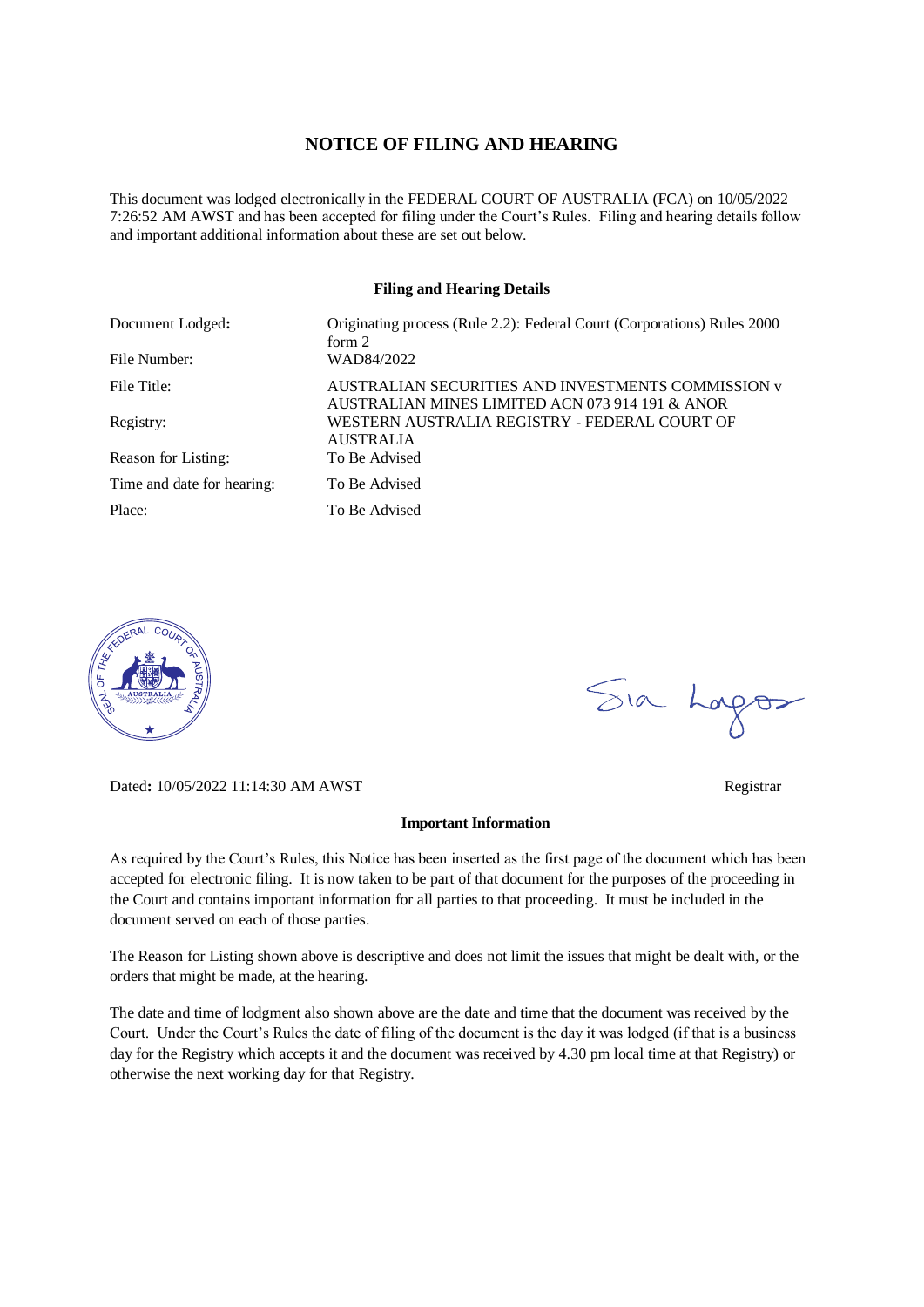# **Originating process**

**Federal Court of Australia** District Registry: Western Australia **Division: General** 

No. WAD of 2022

# **Australian Securities and Investments Commission**

**Plaintiff** 

**Australian Mines Limited ACN 073 914 191** 

**First Defendant** 

## **Benjamin John Bell**

Second Defendant

#### **DETAILS OF APPLICATION A.**

- $1<sub>1</sub>$ This application is made under sections 180(1), 206C, 206E, 674(2), 1317E and 1317G of the Corporations Act 2001 (Act).
- $2<sup>1</sup>$ The nature of the proceedings is an application for:
	- declarations of contravention by the First Defendant of section 674(2) of the  $(a)$ Act and ASX Listing Rule 3.1;
	- declarations of contravention by the Second Defendant of section 180(1) of  $(b)$ the Act:
	- $(c)$ orders that the First Defendant and Second Defendant pay to the Commonwealth a pecuniary penalty;
	- an order that the Second Defendant be disqualified from managing  $(d)$ corporations for a period that the Court considers appropriate.

#### **B. ORDERS SOUGHT**

On the facts stated in the Plaintiff's Concise Statement, and adopting the defined terms in the Concise Statement, the Plaintiff seeks the following orders:

Filed on behalf of Australian Securities and Investments Commission, the Plaintiff Prepared by: Jennifer Flinn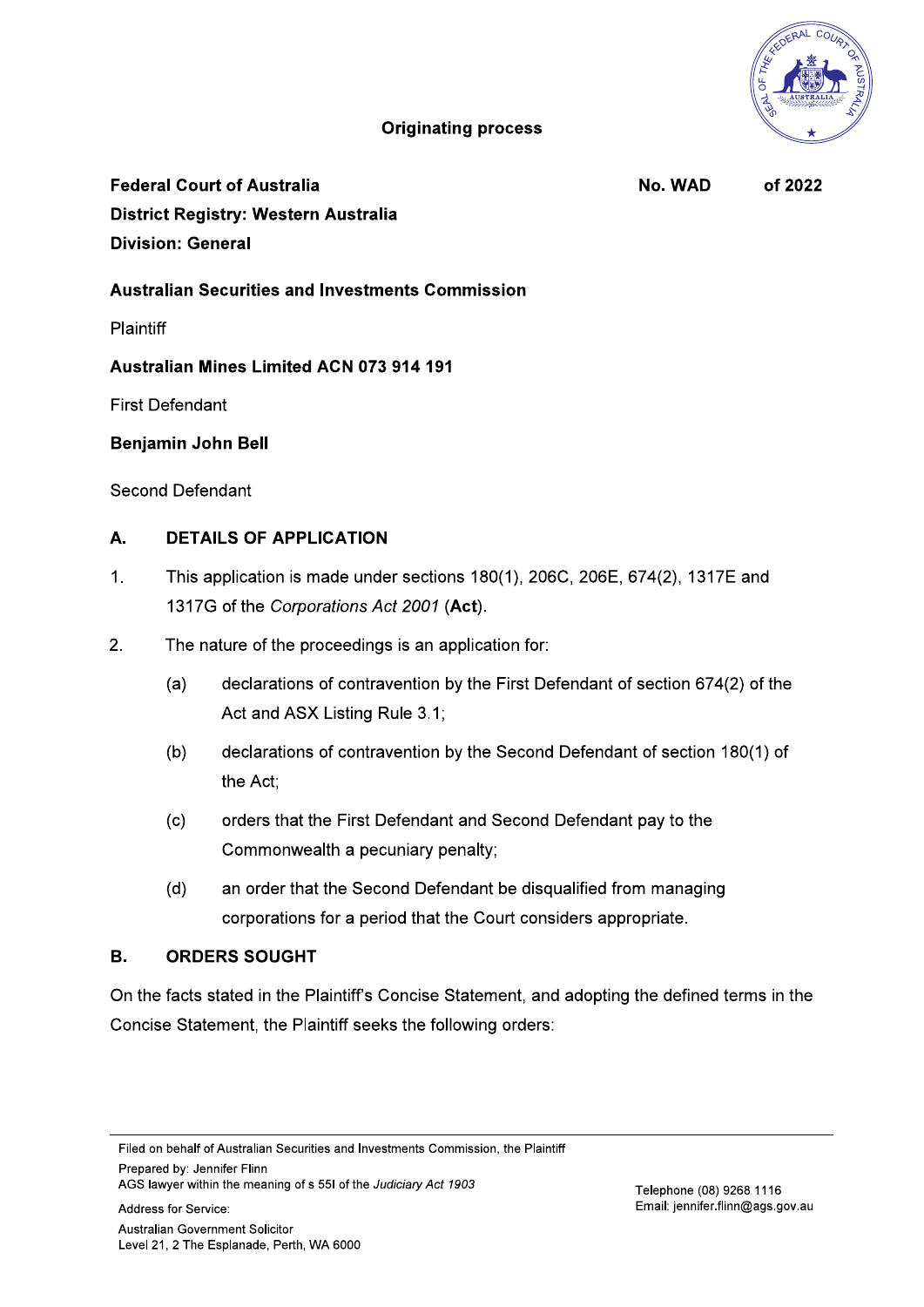

## **DECLARATIONS**

- $3<sub>1</sub>$ A declaration under s1317E of the Act that the:
	- **SKI Funding Information:**  $(a)$
	- $(b)$ Discounted Offtake Value Information; and/or
	- $(c)$ Buyer's Discount Information,

was information that was;

- $(i)$ material information: and
- $(ii)$ not generally available,

within the meaning of ASX Listing Rule 3.1 and Chapter 6CA of the Act, and that by failing to disclose such information to the ASX, the First Defendant contravened ASX Listing Rule 3.1 and ss674(2) of the Act.

- $\overline{4}$ A declaration under s1317E of the Act that, by:
	- $(a)$ making the Representations, while he was aware, or ought reasonably to have been aware, that the Representations were false in a material particular or were materially misleading;
	- $(b)$ having made the Representations, failing to cause the First Defendant to correct those Representations, or to tell the ASX the Material Information;
	- making the Value Representation inconsistently with the JORC Code in  $(c)$ circumstances where he was aware, or ought reasonably to have been aware, that the making of the similar \$5 billion Statements at an earlier time had resulted in the ASX making inquiries of the First Defendant as to its compliance with the JORC Code and led to the issuing of the RIU Retraction;
	- not taking reasonable steps to determine or ensure that the Value  $(d)$ Representation made at the Hong Kong and London 121 Presentations complied with the JORC Code:
	- having made the Value Representation, by failing to disclose to the ASX:  $(e)$ 
		- $(i)$ the modifying factors and other matters required by the JORC Code;
		- the Discounted Offtake Valuation Information: and/or  $(ii)$
		- the SKI Funding Information; and/or  $(iii)$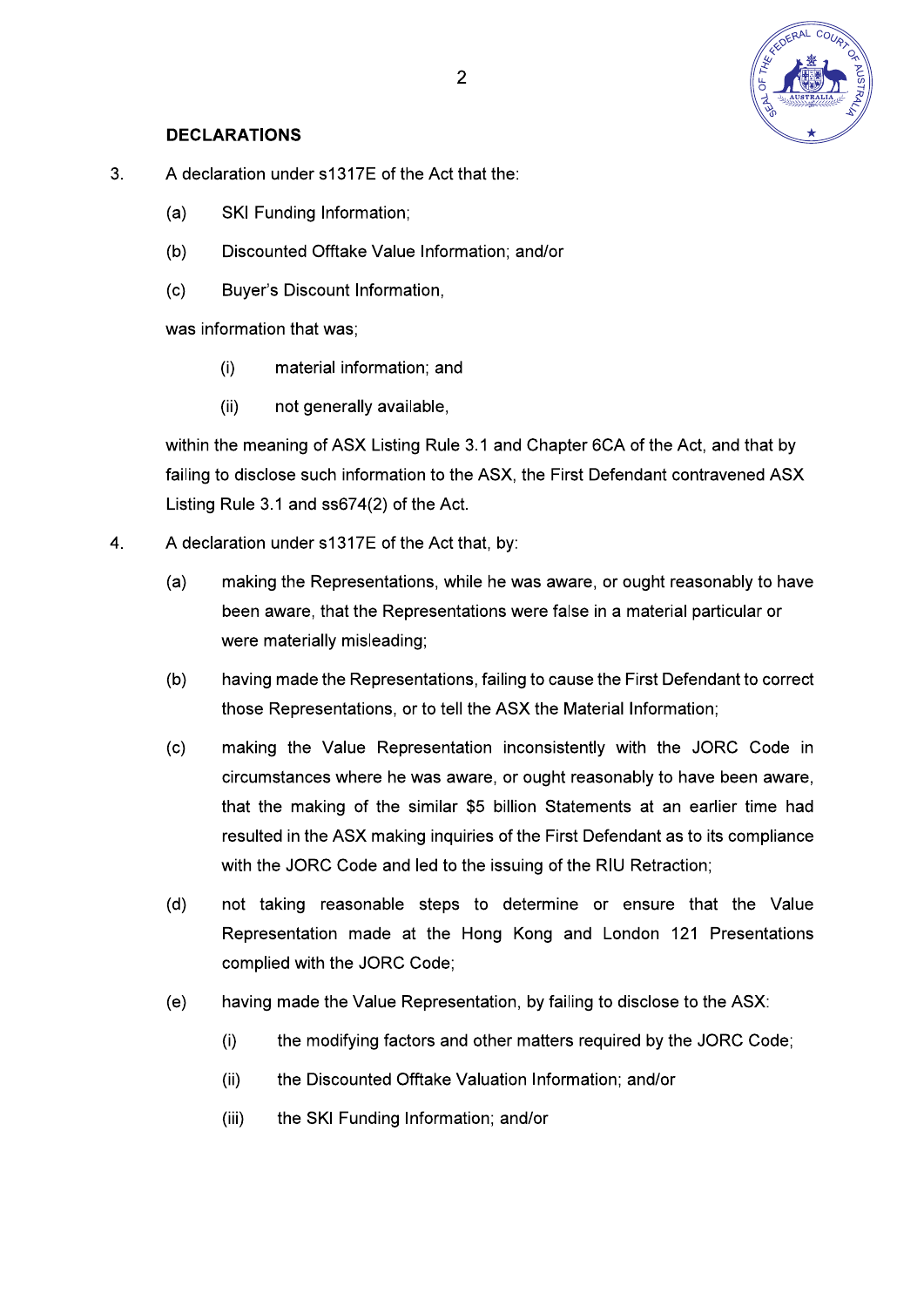

- causing the First Defendant to contravene s674(2) of the Act and thereby  $(f)$ exposing the First Defendant to the risk of proceedings for contraventions of the Act, legal costs and penalties;
- the Second Defendant contravened s180(1) of the Act by failing to exercise  $(g)$ his powers and discharge his duties with the degree of care and diligence that a reasonable person would exercise if they:
	- $(i)$ were a director of a corporation in the First Defendant's circumstances; and
	- $(ii)$ occupied the office held by, and had the same responsibilities within the corporation as, the Second Defendant.
- 5. A declaration that the contraventions referred to in paragraph:
	- 3 were serious within the meaning of s 1317G(1A)(c)(iii) of the Act; and  $(a)$
	- 4 were serious within the meaning of s1317G(1)(b)(iii) of the Act.  $(b)$

### **PECUNIARY PENALTIES**

- 6. An order under section 1317G of the Act that the First Defendant pay to the Commonwealth a pecuniary penalty or pecuniary penalties of an amount or amounts to be fixed by the Court.
- $7<sub>1</sub>$ An order under section 1317G of the Act that the Second Defendant pay to the Commonwealth a pecuniary penalty or pecuniary penalties of an amount or amounts to be fixed by the Court.

### **DISQUALIFICATION**

8. An order under section 206C of the Act, further or in the alternative section 206E of the Act, that the Second Defendant be disqualified from managing corporations for such period as the Court considers appropriate.

# **OTHER ORDERS**

- 9 Costs.
- $10<sub>1</sub>$ Further or other orders as to the Court seem appropriate.

Dated: 10 May 2022 enmite Frin

Signed by Jennifer Flinn **AGS Lawver** for and on behalf of the Australian Government Solicitor Lawyer for the Plaintiff